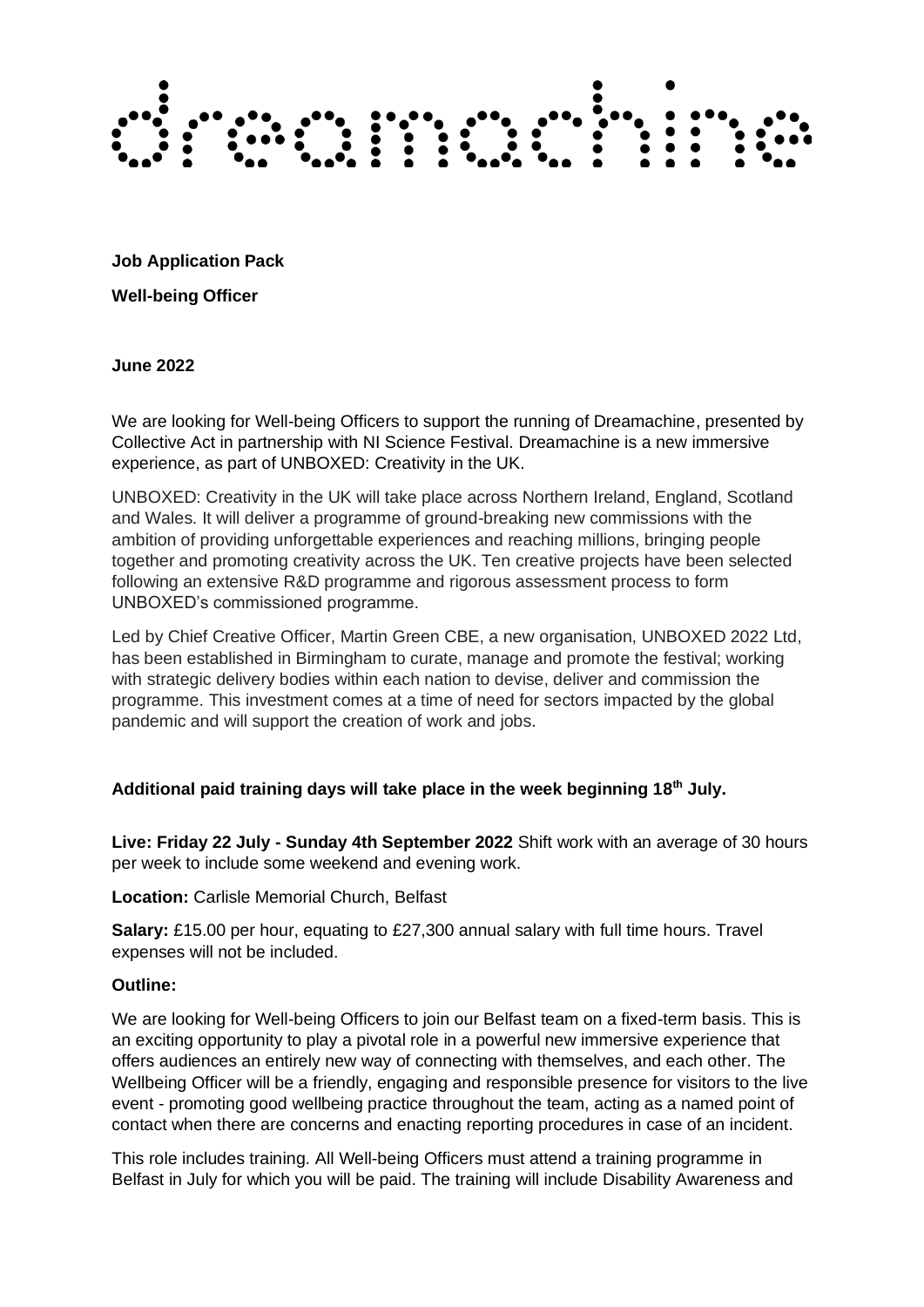mental health first aid, along with an introduction to the experience and the related spaces. You will also be required to complete a full day of First Aid Training which will take place in Belfast.

We are committed to creating a positive and inclusive environment where everyone feels respected and free to work without fear of discrimination. We value diversity in our practice. We encourage applications from all backgrounds and do not discriminate on the basis of race, religion, colour, national origin, gender, sexual orientation, age, marital status or disability status. We welcome applications from people requiring flexible working arrangements and from anyone with any professional or educational background.

## **Key Responsibilities:**

- Support participants after their experience, assisting and supporting them to take part in reflecting on their experience in an approachable, enthusiastic and professional manner
- Observe participants after the experience, ensuring their comfort and well-being
- Identify and support any participants who may have or may become vulnerable, agitated, distressed or disorientated and follow the procedures in place
- Provide well-being and mental health first aid support to participants and staff; use resources prepared by the event organisers to signpost participants and staff to sources of further support and advice
- Respond to any incidents relating to participant well-being as they arise, following agreed procedures
- Contribute to short daily reports on participant experience and feedback
- Adhere to the Safeguarding Policy and Procedures including reporting any safeguarding incidents or concerns immediately to the Designated Safeguarding **Officer**
- Helping to maintain a positive, flexible and collaborative working culture
- Operating in accordance with company practices, policies and procedures including diversity and inclusion, safeguarding, employment, health and safety and equal opportunities

# **DBS check**

We aim to provide a safe environment for all our visitors, and Collective Act uses Safer Recruitment processes. As this role will require you to work closely with members of the public, including vulnerable adults, you would be required to apply for a DBS check if you were offered the role. This is in line with our Safeguarding Policy and is a key requirement of this role.

# **Person Specification:**

#### **Essential**

- Previous experience in a well-being and/or care role
- Knowledge of policy and procedures related to safeguarding and mental health/ wellbeing
- Ability to identify vulnerability and make appropriate interventions